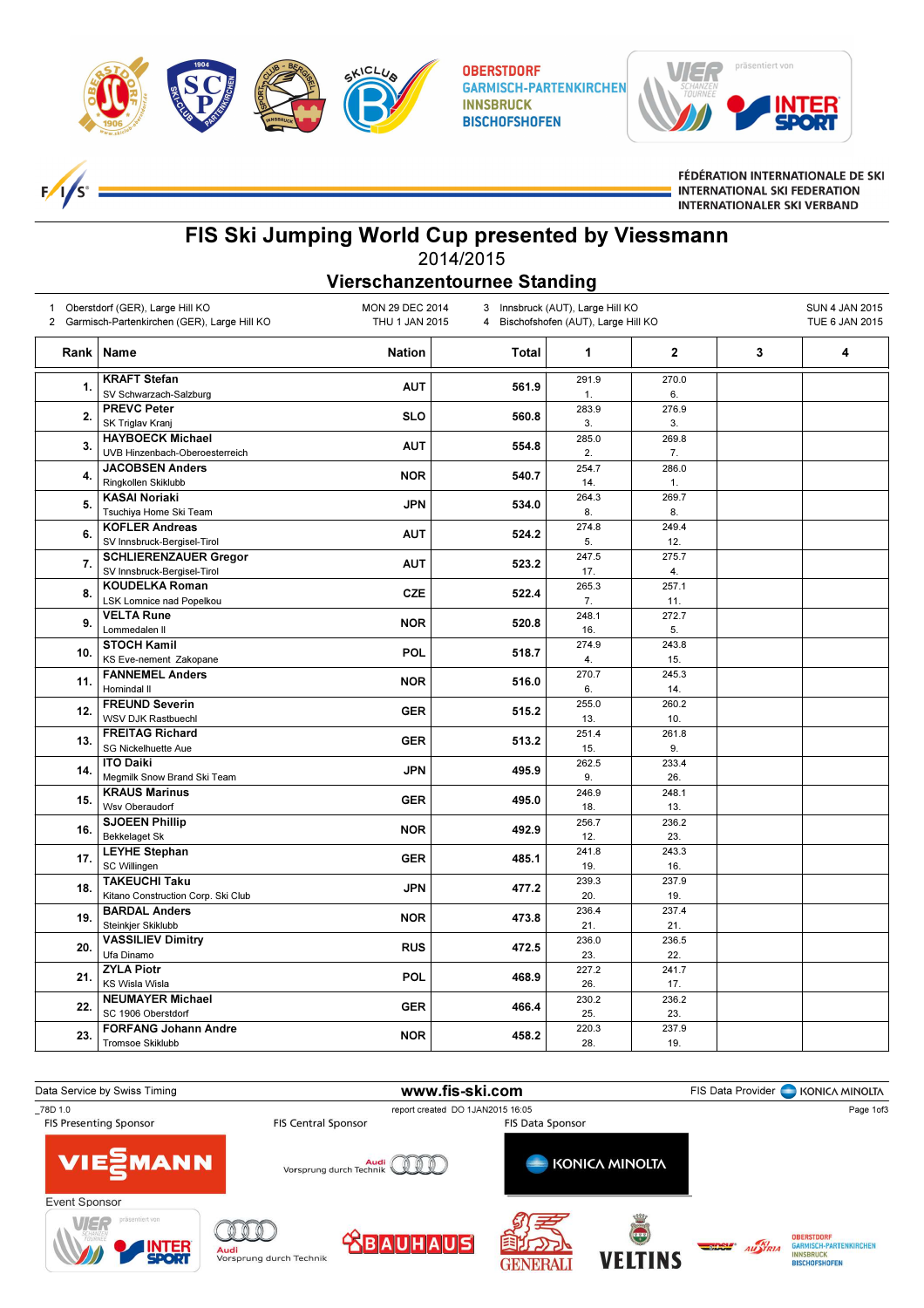

**OBERSTDORF GARMISCH-PARTENKIRCHEN INNSBRUCK BISCHOFSHOFEN** 



## FIS Ski Jumping World Cup presented by Viessmann 2014/2015

Vierschanzentournee Standing

| Rank | Name<br><b>Nation</b>                            | Total | $\mathbf{1}$ | $\overline{2}$ | 3 | 4 |
|------|--------------------------------------------------|-------|--------------|----------------|---|---|
|      | <b>DIETHART Thomas</b>                           |       | 222.3        | 233.9          |   |   |
| 24.  | <b>AUT</b><br>UVB Hinzenbach-Oberoesterreich     | 456.2 | 27.          | 25.            |   |   |
|      | <b>AMMANN Simon</b>                              |       | 109.1        | 279.4          |   |   |
| 25.  | SUI<br>SSC Toggenburg                            | 388.5 | 34.          | 2.             |   |   |
|      | <b>DAMJAN Jernej</b>                             |       | 262.5        | 99.8           |   |   |
| 26.  | <b>SLO</b><br>SSK Sam Ihan                       | 362.3 | 9.           | 42.            |   |   |
|      | <b>ASIKAINEN Lauri</b>                           | 361.7 | 258.6        | 103.1          |   |   |
| 27.  | <b>FIN</b><br>Kuusamon Erae-Veikot               |       | 11.          | 38.            |   |   |
|      | <b>WENIG Daniel</b>                              |       | 236.1        | 111.3          |   |   |
| 28.  | <b>GER</b><br>SK Berchtesgaden                   | 347.4 | 22.          | 31.            |   |   |
|      | <b>KRANJEC Robert</b>                            |       | 231.8        | 106.9          |   |   |
| 29.  | <b>SLO</b><br>SK Triglav Kranj                   | 338.7 | 24.          | 33.            |   |   |
|      | <b>MAEAETTAE Jarkko</b>                          |       | 81.2         | 239.0          |   |   |
| 30.  | <b>FIN</b><br>Kainuun Hiihtoseura                | 320.2 | 46.          | 18.            |   |   |
|      | <b>DESCOMBES SEVOIE Vincent</b>                  |       | 217.1        | 87.5           |   |   |
| 31.  | <b>FRA</b><br>Douanes - Chamonix                 | 304.6 | 29.          | 48.            |   |   |
|      | <b>WANK Andreas</b>                              |       | 104.6        | 191.8          |   |   |
| 32.  | <b>GER</b><br>SC Hinterzarten                    | 296.4 | 39.          | 30.            |   |   |
|      | <b>KOBAYASHI Junshiro</b>                        |       | 99.5         | 196.2          |   |   |
| 33.  | <b>JPN</b><br>Megmilk Snow Brand Ski Team        | 295.7 | 41.          | 29.            |   |   |
|      | <b>BOYARINTSEV Vladislav</b>                     |       | 173.4        | 75.3           |   |   |
| 34.  | <b>RUS</b><br>CSKA                               | 248.7 | 30.          | 50.            |   |   |
|      | <b>MATURA Jan</b>                                |       |              | 232.2          |   |   |
| 35.  | <b>CZE</b><br>Dukla Liberec                      | 232.2 |              | 27.            |   |   |
|      | <b>DESCHWANDEN Gregor</b>                        | 217.2 |              | 217.2          |   |   |
| 36.  | SUI<br>Horw                                      |       |              | 28.            |   |   |
|      | <b>SAKUYAMA Kento</b>                            |       | 106.0        | 110.5          |   |   |
| 37.  | <b>JPN</b><br>Kitano Construction Corp. Ski Team | 216.5 | 36.          | 32.            |   |   |
|      | <b>ZNISZCZOL Aleksander</b>                      | 214.1 | 111.8        | 102.3          |   |   |
| 38.  | <b>POL</b><br><b>KS Wisla Wisla</b>              |       | 32.          | 41.            |   |   |
|      | <b>PUNGERTAR Matjaz</b>                          | 212.9 | 109.5        | 103.4          |   |   |
| 39.  | <b>SLO</b><br><b>SSK Menges</b>                  |       | 33.          | 37.            |   |   |
|      | <b>KUBACKI Dawid</b>                             |       | 103.0        | 103.1          |   |   |
| 40.  | POL<br>TS Wisla Zakopane                         | 206.1 | 40.          | 38.            |   |   |
|      | <b>DEZMAN Nejc</b>                               |       | 108.1        | 94.1           |   |   |
| 41.  | <b>SLO</b><br>SK Triglav Kranj                   | 202.2 | 35.          | 43.            |   |   |
|      | <b>KOIVURANTA Anssi</b>                          |       | 106.0        | 86.7           |   |   |
| 42.  | <b>FIN</b><br>Kuusamon Erä-Veikot                | 192.7 | 36.          | 49.            |   |   |
|      | <b>BRESADOLA Davide</b>                          |       | 89.3         | 91.9           |   |   |
| 43.  | ITA<br>C.S. Esercito                             | 181.2 | 43.          | 46.            |   |   |
|      | <b>MAKSIMOCHKIN Mikhail</b>                      |       | 71.0         | 104.4          |   |   |
| 44.  | <b>RUS</b><br>Nizhniy Novgorod                   | 175.4 | 48.          | 36.            |   |   |
|      | <b>ROWLEY Matthew</b>                            | 116.1 | 116.1        |                |   |   |
| 45.  | CAN<br>Altius Nordic Ski Club                    |       | 31.          |                |   |   |
|      | <b>TANDE Daniel-Andre</b>                        |       |              | 105.5          |   |   |
| 46.  | <b>NOR</b><br>Kongsberg If                       | 105.5 |              | 34.            |   |   |
|      | <b>GEIGER Karl</b>                               |       | 104.8        |                |   |   |
| 47.  | <b>GER</b><br>SC 1906 Oberstdorf                 | 104.8 | 38.          |                |   |   |
|      | <b>NIEMI Sami</b>                                |       |              | 104.8          |   |   |
| 47.  | <b>FIN</b><br>Ounasvaaran Hiihtoseura            | 104.8 |              | 35.            |   |   |
| 49.  | JANDA Jakub                                      |       |              | 102.4          |   |   |
|      | <b>CZE</b><br>Dukla Liberec                      | 102.4 |              | 40.            |   |   |
|      | <b>LAMY CHAPPUIS Ronan</b>                       |       |              | 93.2           |   |   |
| 50.  | <b>FRA</b><br>Bois D'amont                       | 93.2  |              | 44.            |   |   |
|      |                                                  |       |              |                |   |   |

Data Service by Swiss Timing **Example 20 and Service Constant Constant Constant Provider** FIS Data Provider **Constant Constant Provider** KONICA MINOLTA

\_78D 1.0 report created DO 1JAN2015 16:05



Vorsprung durch Technik

**KONICA MINOLTA** 













Page 2of3